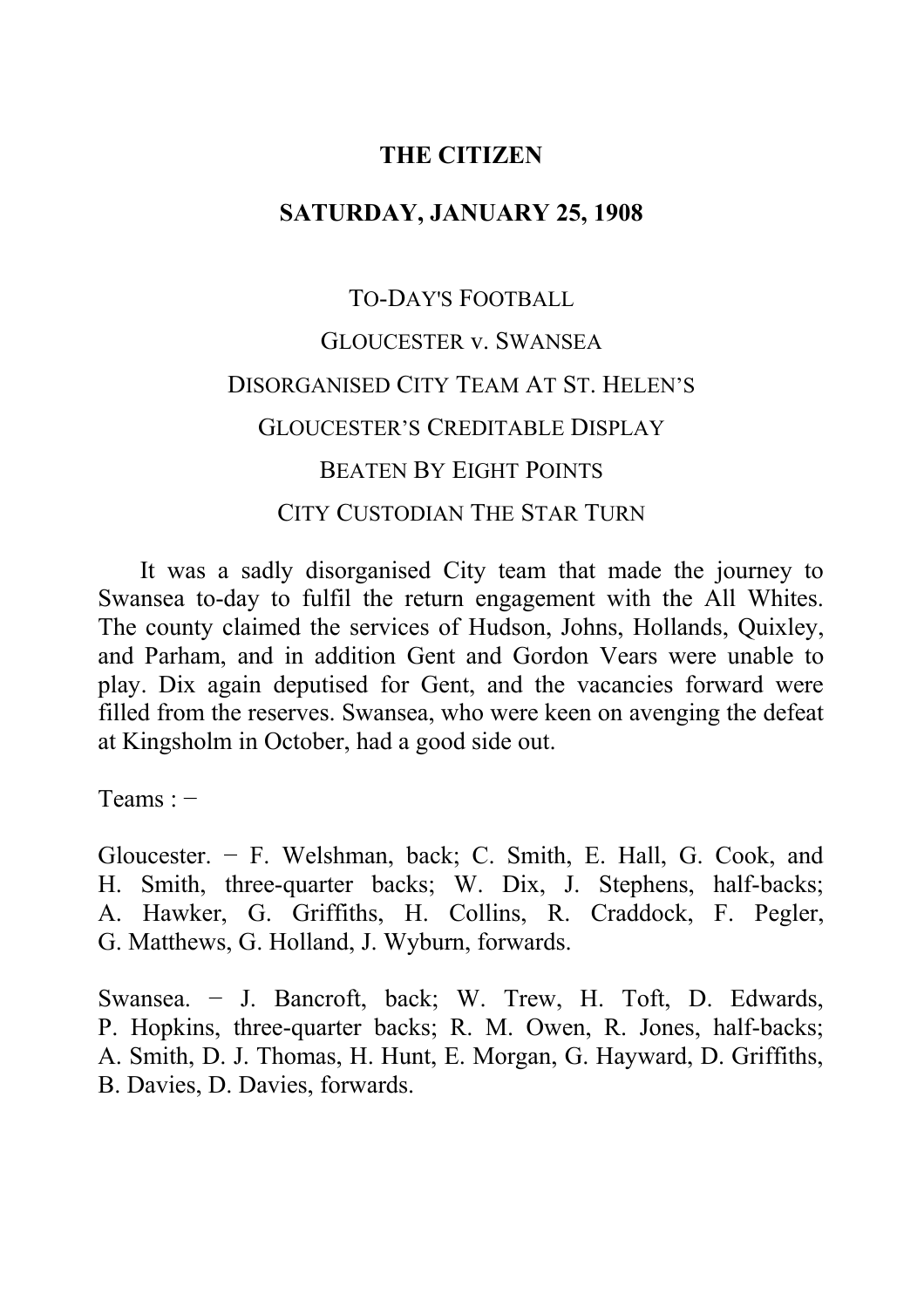There was a small attendance. For just ten minutes Gloucester had the better of the play, their forwards getting the ball from the majority of the scrums. Once "Whacker" Smith was tackled a yard outside after a strong run, and Swansea, in finding relief, were very lucky.

The Gloucester forwards were playing much the better game, and Welshman, too, was fielding and kicking well. Swansea played better as the game wore on, and Toft missed a certain try by failing to take his pass.

Then Stephens and Dix cleverly re-passed, the latter crossing, but he was recalled for being in touch. Swansea got on the attack after this and many times got near to scoring. At last, after clever play, Dick Jones doubled through with a try, but Bancroft failed to convert.

Succeeding play was at mid-field, but Gloucester were still playing well. Once Swansea had settled down Gloucester did not have so much of the play. Getting the ball from a scrum Dick Jones beat the defence on his own and scored a splendid try, but the kick failed. Trew then left the field as a result of an injury, but Dick Jones again went through and gave the ball to Hayward, who scored the third try, Bancroft converting.

Then Gloucester rushed to the Swansea line, and Owen was penalised for off-side play. Welshman kicked a splendid goal. This was well deserved, and indeed, in the general run of play Swansea did not deserve such a big lead.

Welshman was proving the star man of the Gloucester side, his kicking being an especially good feature. After Trew returned Swansea did a little better, but the Gloucester forwards were yet at least a good match for Swansea. Had Gloucester had a little more method at the critical moment they would have scored.

> HALF-TIME SCORE : Swansea ……..………. 1 goal 2 tries Gloucester …….……. 1 penalty goal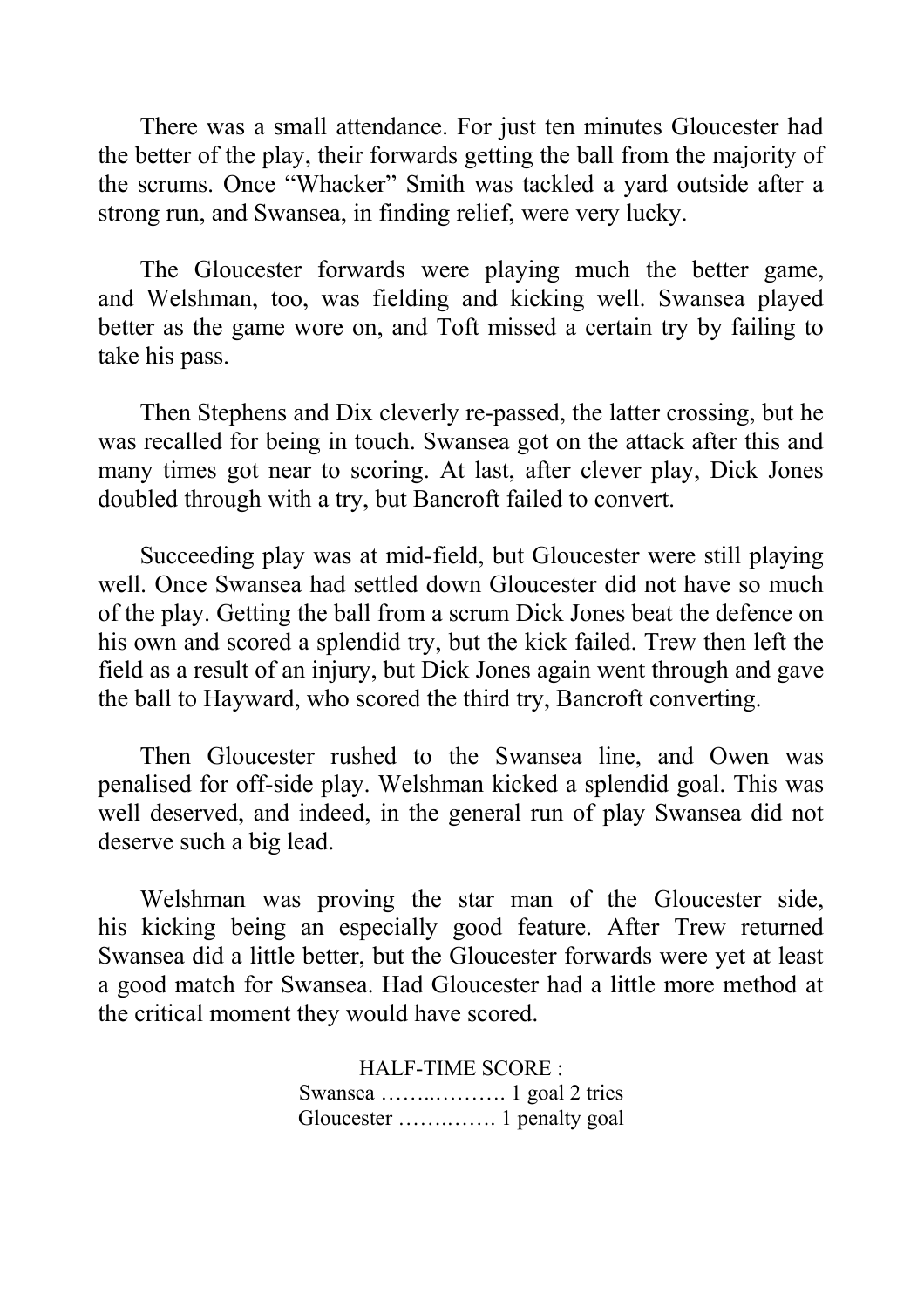Gloucester again pressed at the commencement of the second half, and in the first few minutes Smith almost got over. By means of a long kick Swansea relieved, but then Cook was given a great chance of scoring. From a pass he broke between the Swansea centres, and had beaten all but the full-back. Had he gone on he would have scored, but foolishly kicked, and the chance was lost.

The game fell off a good deal in this half, the one redeeming feature being the fine defence of the Gloucester men. Time after time the Swansea men were brought down near the line, and the defence indeed was better than the attack. Every now and again Gloucester had a turn at attack, but it was want of good combination which prevented them from crossing.

Twice Hayward crossed for Swansea, but each score was disallowed. Then Bancroft missed a penalty shot right in front of the posts, and Gloucester worked out, and but for a fine tackle by Bancroft Stephens would have scored a little later. "Whacker" Smith got away after gathering the ball well. When tackled by Bancroft he passed to Stephens, who before he could move was knocked over by Owen. At this time Gloucester were again playing well, and were having somewhat the better of matters.

Tackling Bancroft near his own line another fine chance was given Gloucester had the men followed up properly, but this was not done, and another possible score was lost. But for the fine defence of Welshman Swansea would certainly have scored a few tries, but the half-backs also tackled well.

In the concluding stages Swansea had all the better of the play, Ben Davies crossing, but again being recalled. All this time Gloucester were on the defence, but this was excellent, and all Swansea's efforts to score were stopped.

> RESULT : Swansea ……….………. 11 points Gloucester…………. …… 3 points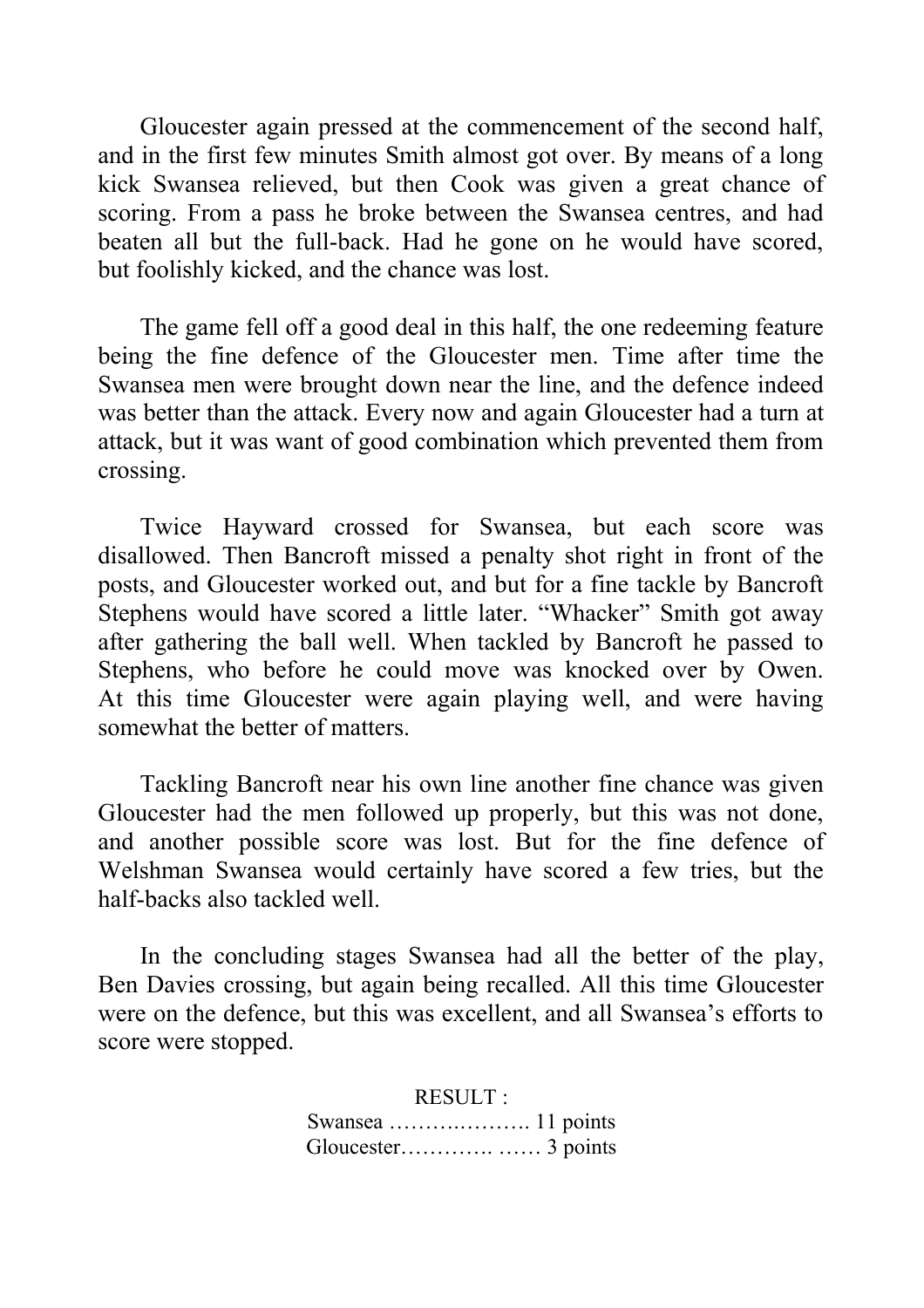#### REMARKS

The game was not a particularly good one to watch, but with a full team Gloucester might have come nearer winning. The best on the side was undoubtedly Welshman, the full-back, who was almost on the day's play as good as Wood, and much better than Bancroft. The best of the three-quarters was Cook, although Smith defended well. Both half-backs were good, and the forwards, except in open play, did all that could be expected of them.

#### GLOUCESTER A v. BREAM

#### CITY SECONDS MAINTAIN THEIR GROUND RECORD.

Bream arrived late, and it was after 3 o'clock before the teams took the field at Kingsholm. Gloucester were weak owing to the calls of the premier team, and there were one or two changes in the visitors' ranks. Gordon Vears was anxious to assist the Seconds, but permission not having been received from the County Union he had to stand down. Gloucester played in white jerseys as the visitors' colours were the same.

The Seconds started, and opening play was contested at mid-field. F. Arthur was early prominent with a neat breakaway, but Bloxsome, who received from Hall, was well tackled by Preest. Good kicking by Baker sent to Butler, who found touch nicely at mid-field. The Brothers Arthur, by good work, sent the game to the Bream 25, where Kent marked nicely.

The visitors cleared and a neat passing bout initiated by Baker took them to the Gloucester 25. The Seconds' forwards, with dashing footwork, got well away, but Moore stopped them cleverly. From some loose play Cook received and took a long drop at goal, but only a minor resulted. There was a period of centre play on the drop out, but at length the home forwards dashed away, only to be checked by Moore.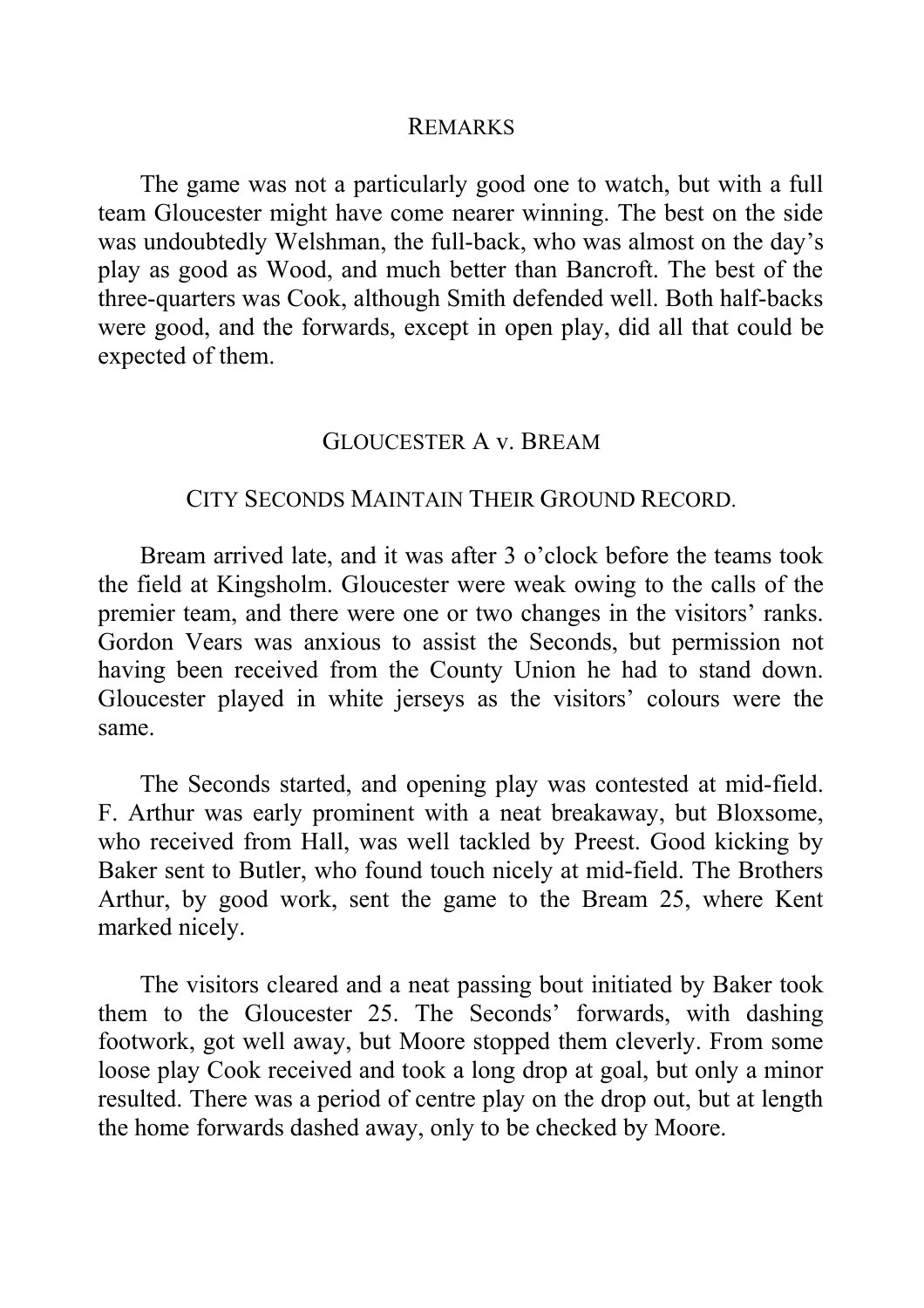Beard, with a punt and follow up, put Gloucester in a good position, but Rudge, with a well-judged kick found touch in the home half. Here, S. Arthur was penalised for off-side, but the shot for goal went wide.

Good kicks by Cook enabled Gloucester to change the venue, but only for a brief period, the visitors retaliating with a splendid burst. A smart bit of work by Homer took Bream close to the home line, where some hot work took place. The Brothers Arthur relieved with clever passing and inter-passing, and later Gloucester reached the Foresters' end through Butler.

A penalty enabled Bream to get back, and in some loose play the visitors lost a good opening by knocking on. Gloucester looked likely to score, but a visitor picked up and punted to touch-in-goal.

Resuming, the Seconds had the better of the exchanges. Cook knocked on, and spoiled a promising movement, and in the next minute Bloxsome was hauled down when looking dangerous. J. Kent was hurt in tackling the Gloucestrian and there was a temporary delay.

Continuing, Homer saved off a sharp attack on the right wing, but the Seconds worried their opponents severely. After a slight cessation, owing to an injury to a visitor, the game was continued on the Gloucester 25. From a scrum F. Arthur beat Baker, and passed to Hall, who punted well down. Moore fumbled, and Berry, picking up, dashed away. He beat one or two opponents and then passed, but Bloxsome could not clear.

The game was taken close to the Bream line, where some scrambling play ensued. F. Arthur only just failed to cross in the corner, and then Hall, from the 25 line, brought off a brilliant run through his opponents. He looked all over a scorer, but essayed his pass, and the ball rolled to touch.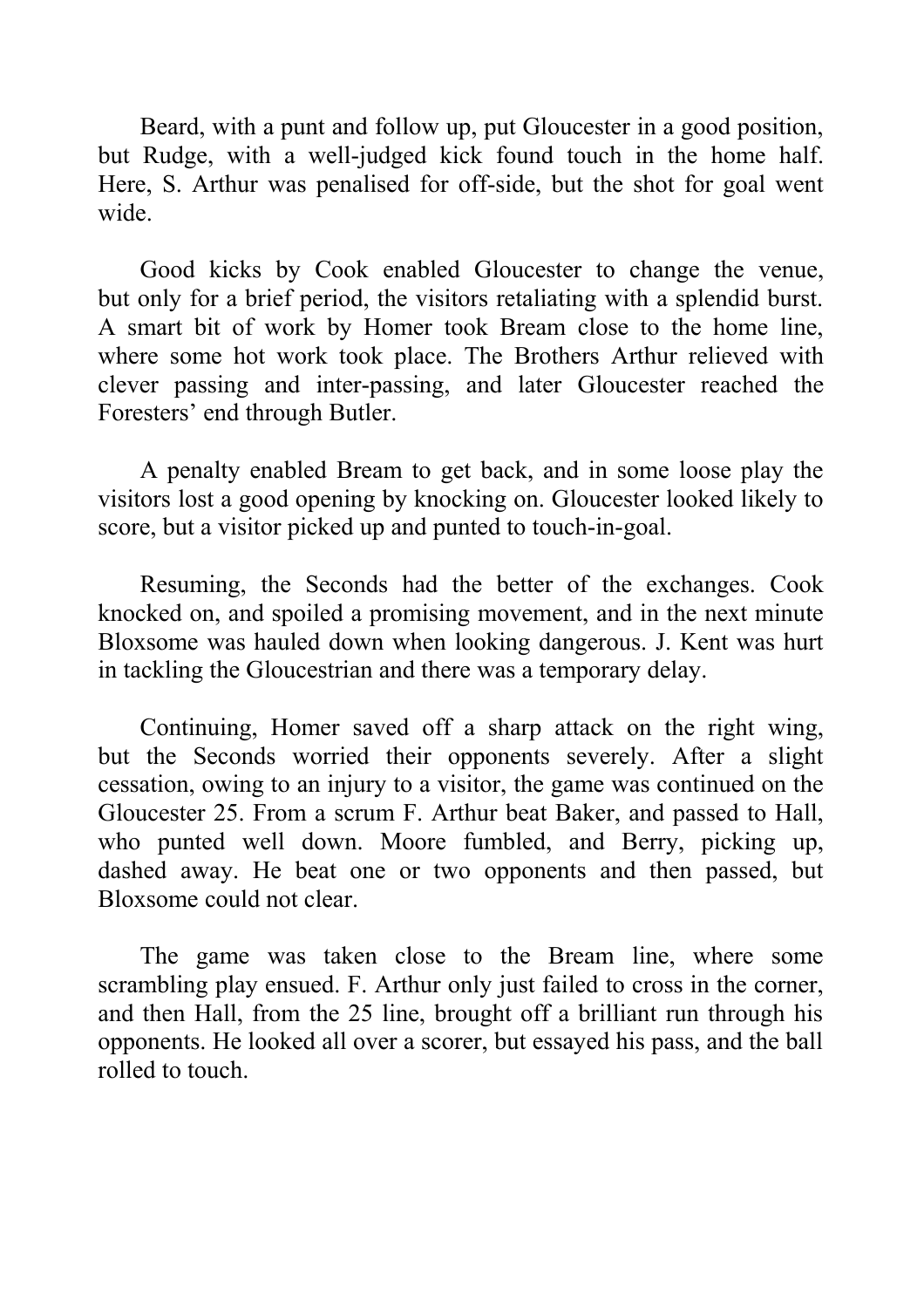Bream worked out of danger with useful kicks, but Cook, with a big punt, sent the game back close to the visitors' line. Gloucester made strong efforts to cross, but they were unsuccessful.

Fumbling by Gloucester men allowed Bream to clear to mid-field. Here the Villagers started passing, but Hall intercepted beautifully, and was just getting clear when an opponent touched his heel and he came down. Soon afterwards the interval was called.

> HALF-TIME SCORE : Gloucester A …...…… Nil Bream ……….....……. Nil

Baker restarted for Bream, and from the first line-out Berry secured and started a round of passing. The ball came out to Bloxsome, who hesitated and was easily pulled to touch by J. Kent. From a pass by Arthur, Hall worked out a pretty opening, but Moore effected a good tackle. Bailey, with a strong dash from a throw-out, made considerable headway, but he was finely upset by Moore.

Bream were hotly pressed for a few minutes, but their defence prevailed. Neat combination between Bloxsome and F. Arthur took the captain right to the line, but he was called back for going into touch.

Immediately after a couple of Gloucester forwards dribbled over the line, but Moore just managed to touch down. Following the drop-out play continued in the Bream half, but was very scrambling, and near midfield Baker robbed S. Arthur at the scrum and went through to Butler. There was a splendid opening for the visitors, but the pass went astray.

Faulty handling by Bream enabled Gloucester to rush back, and from passing Bloxsome had a dash for the line, but succumbed to numbers. Off-side by the visiting forwards gave the Seconds a penalty, but Purton's shot for goal fell a long way short.

Ensuing play was hotly contested, but the teams appeared equally matched, and few openings presented themselves.